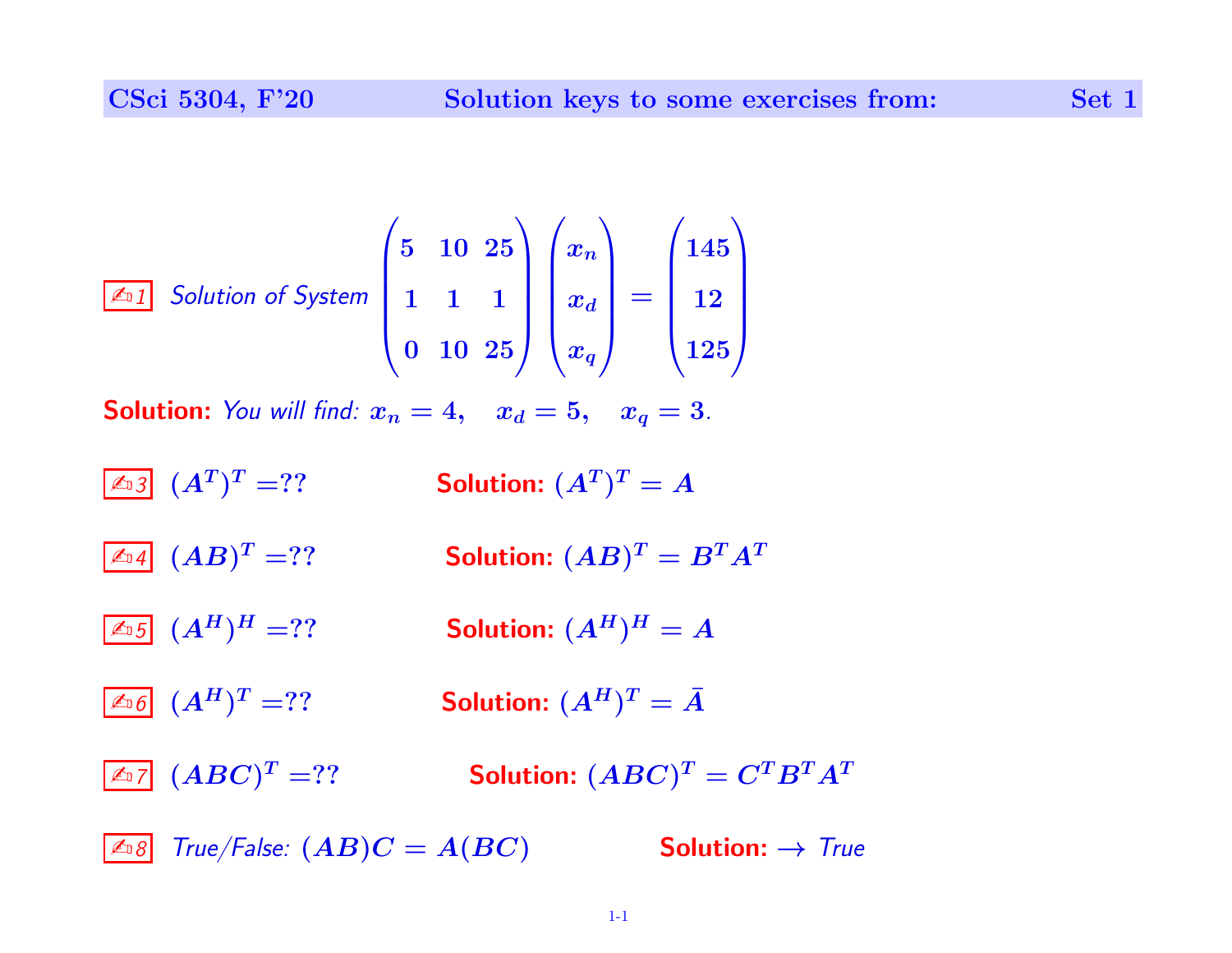$|\mathbb{A}_9|$  True/False:  $AB = BA$  **Solution:**  $\rightarrow$  false  $\boxed{\mathbb{Z}_1 10}$  True/False:  $A A^T = A^T A$  Solution:  $\rightarrow$  false in general  $\mathbb{Z}$  12 Complexity? [number of multiplications and additions for matrix multiply]  ${\sf Solution} \colon \textit{Let } A \in \mathbb{R}^{m \times n}$  and  $B \in \mathbb{R}^{n \times p}$ . Then the product  $AB$  requires  $2mnp$  operations (there are  $mp$  entries in all and each of them requires  $2n$  operations).  $| \quad |$  $|\mathcal{L}_{13}|$  What happens to these 3 different approches to matrix-matrix multiplication when  $\bm{B}$  has one column  $(p = 1)$ ? **Solution:** In the first:  $C_{:,j}$  the  $j$ =th column of C is a linear combination of the columns of A.

This is the usual matrix-vector product.

In the second:  $\bm{C_{i,:}}$  is just a number which is the inner product of the  $i$ th row of  $\bm{A}$  with the column  $\boldsymbol{B}$ .

The 3rd formula will give the exact same expression as the first.

 $\overline{\mathbb{Z}_1 14}$  Characterize the matrices  $\boldsymbol{A}\boldsymbol{A}^T$  and  $\boldsymbol{A}^T\boldsymbol{A}$  when  $\boldsymbol{A}$  is of dimension  $\boldsymbol{n}\times 1$  .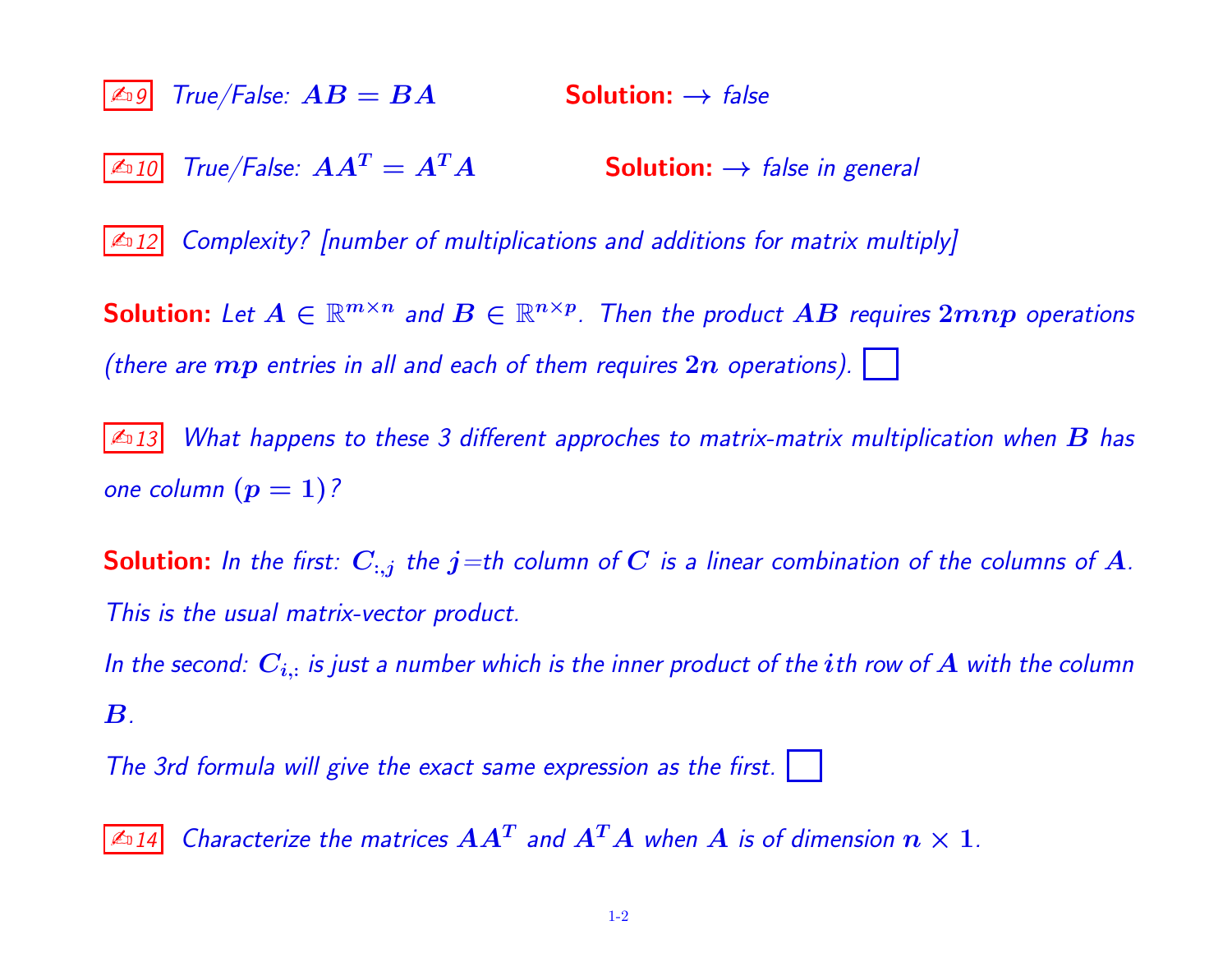**Solution:** When  $A \in \mathbb{R}^{n \times 1}$  then  $AA^T$  is a rank-one  $n \times n$  matrix and  $A^TA$  is a scalar: the inner product of the column  $\bm{A}$  with itself.

 $\boxed{\mathbb{Z}_1[15]}$   $\boxed{\mathbb{Z}_1[6]}$  Show that  $A\in\mathbb{R}^{m\times n}$  is of rank one iff [if and only if] there exist two nonzero vectors  $u \in \mathbb{R}^m$  and  $v \in \mathbb{R}^n$  such that

$$
A=uv^T.
$$

What are the eigenvalues and eigenvectors of  $A$ ?

## Solution: (a)

 $\leftarrow$  First we show that: When both u and v are nonzero vectors then the rank of a matrix of the matrix  $A = u v^T$  is one. The range of  $A$  is the set of all vectors of the form

$$
y = Ax = uv^T x = (v^T x) u \quad
$$

since  $u$  is a nonzero vector, and not all vectors  $v^T x$  are zero (because  $v\neq 0)$  then this space is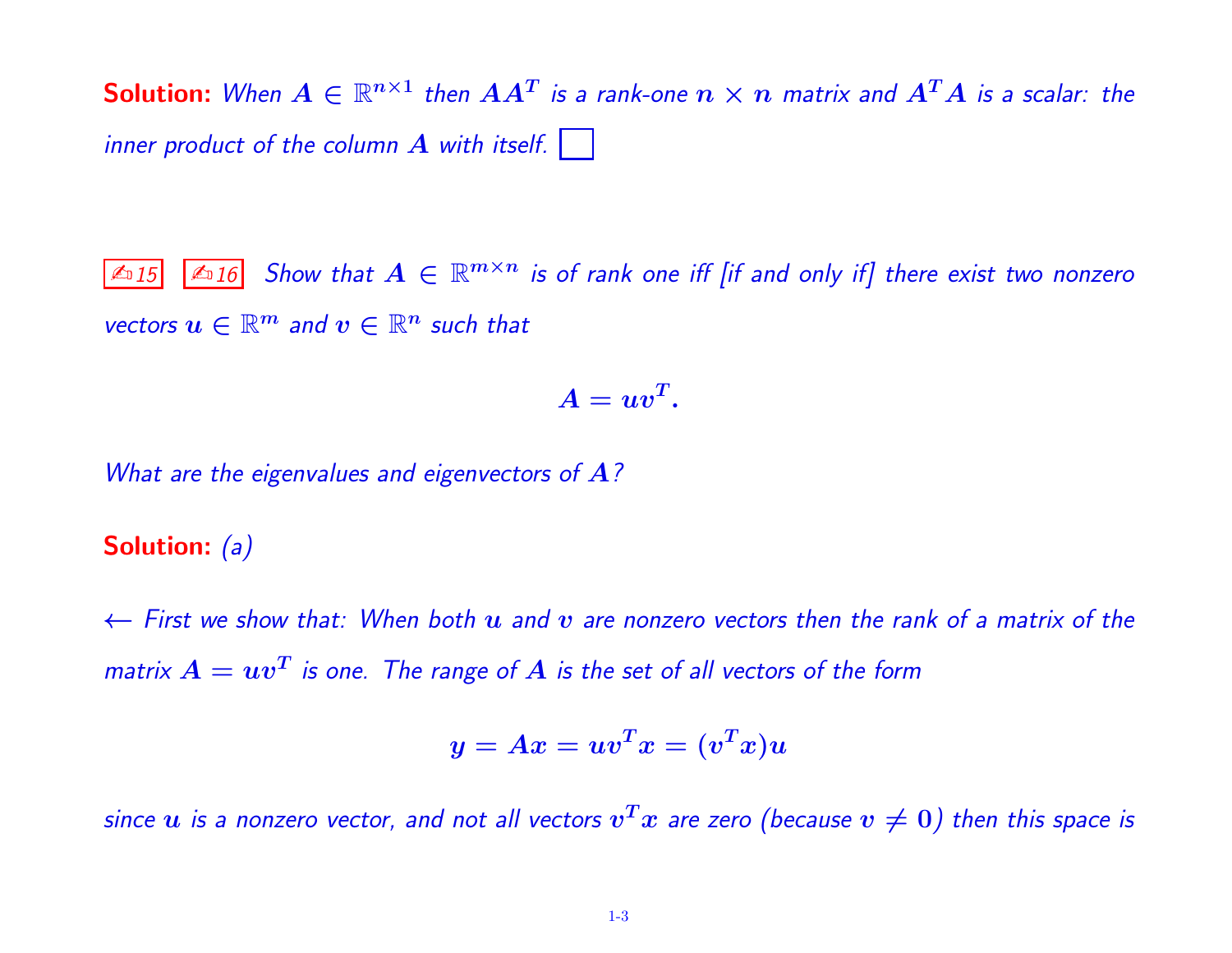of dimension 1.

 $\rightarrow$  Next we show that: If  $A$  is of rank one than there exist nonzero vectors  $u, v$  such that  $A\,=\,uv^T$ . If  $A$  is of rank one, then  $Ran(A)\,=\,Span\{u\}$  for some nonzero vector  $u$ . So for every vector x, the vector  $Ax$  is a multiple of u. Let  $e_1, e_2, \cdots, e_n$  the vectors of the canonical basis of  $\mathbb{R}^n$  and let  $\nu_1, \nu_2, \cdots, \nu_n$  the scalars such that  $Ae_i \,=\, \nu_i u$ . Define  $v\,=\,[\nu_1,\nu_2,\cdots,\nu_n]^T$ . Then  $A\,=\,uv^T$  because the matrices  $A$  and  $uv^T$  have the same columns. (Note that the j-th column of A is the vector  $Ae_j$ ). In addition,  $v \neq 0$  otherwise  $A == 0$  which would be a contradiction because rank $(A) = 1$ .

(b) Eigenvalues /vectors

Write  $Ax = \lambda x$  then notice that this means  $(v^T x) u = \lambda x$  so either  $v^T x = 0$  and  $\lambda = 0$  or  $x=u$  and  $\lambda=v^Tu$ . Two eigenvalues: 0 and  $v^Tx...$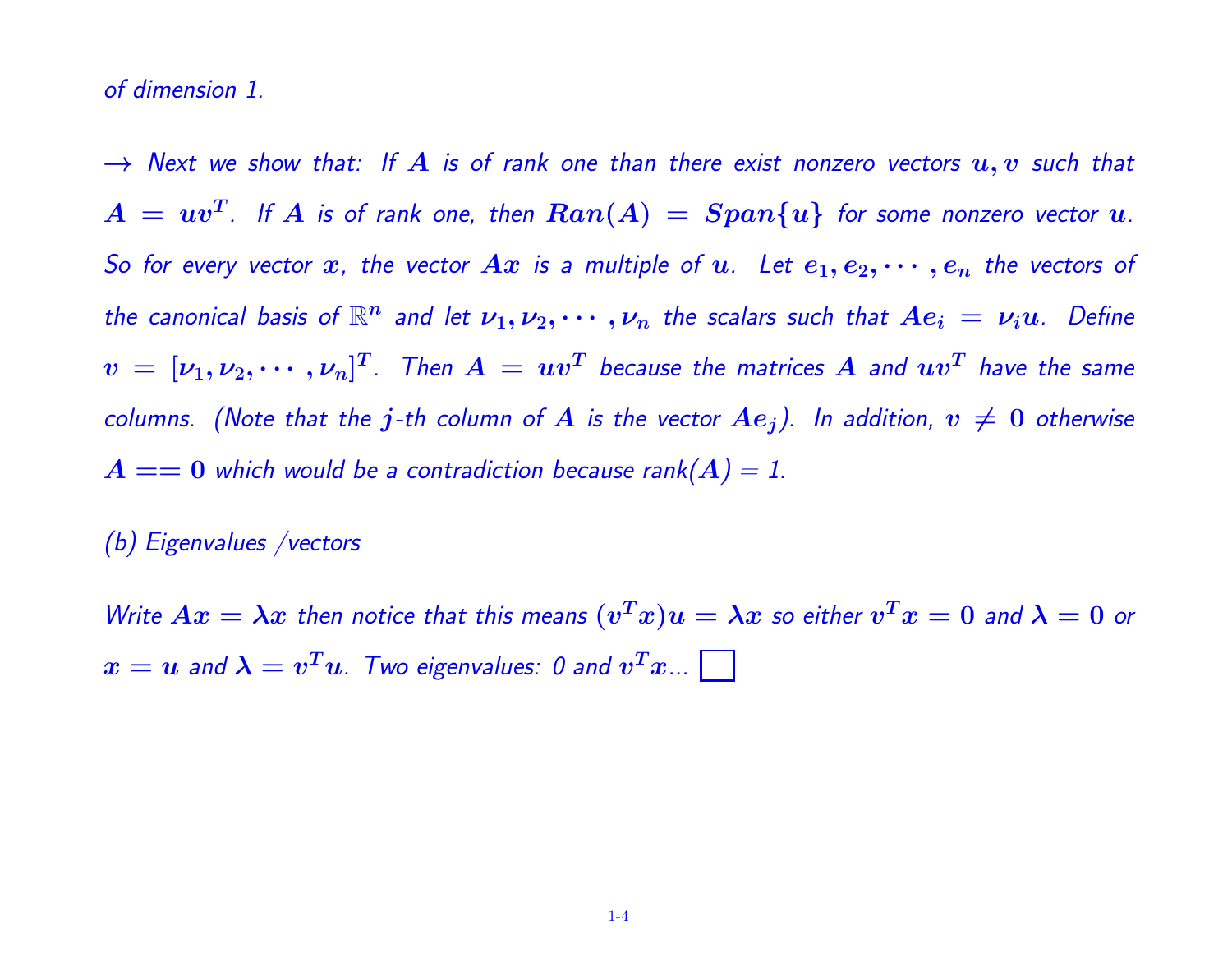## $\mathbb{Z}$  17 Is it true that

$$
rank(A) = rank(\bar{A}) = rank(A^T) = rank(A^H) ?
$$

## Solution:

The answer is yes and it follows from the fact that the ranks of  $A$  and  $A<sup>T</sup>$  are the same and the ranks of  $\overline{A}$  and  $\overline{A}$  are also the same.

It is known that  $rank(A) = rank(A^T)$ . We now compare the ranks of  $A$  and  $\bar{A}$  (everything is considered to be complex).

The important property that is used is that if a set of vectors is linearly independent then so is its conjugate. [convince yourself of this by looking at material from 2033]. If  $A$  has rank  $r$  and for example its first  $r$  columns are the basis of the range, the the same  $r$  columns of  $A$  are also linearly independent. So  $rank(\bar{A}) \ge rank(A)$ . Now you can use a similar argument to show that  $rank(A) \ge rank(\bar{A})$ . Therefore the ranks are the same.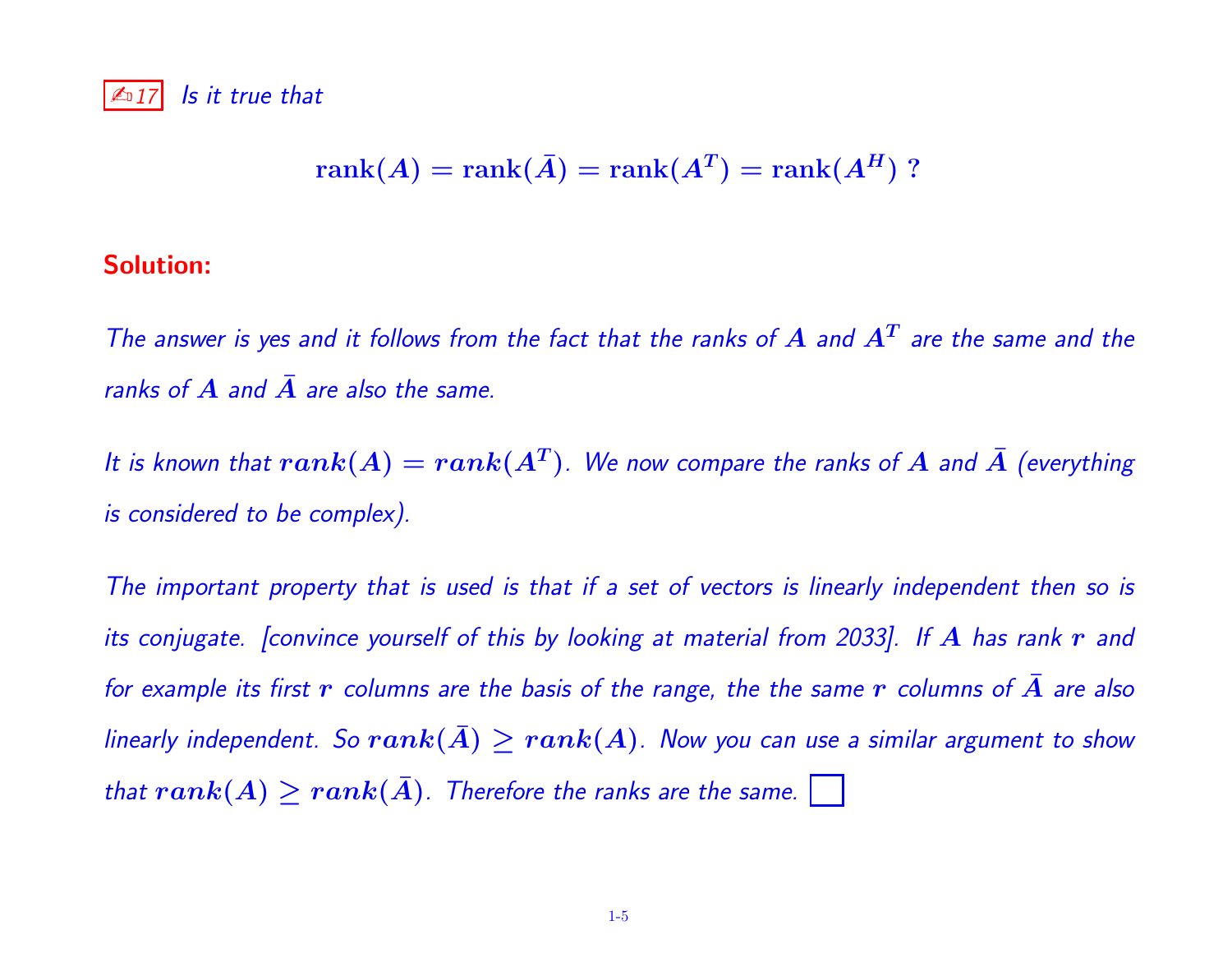$|\mathbb{A}_21|$  Eigenvalues of two similar matrices  $A$  and  $B$  are the same. What about eigenvectors?

Solution: If  $Au = \lambda u$  then  $XBX^{-1}u = \lambda u \rightarrow B(X^{-1}u) = \lambda (X^{-1}u) \rightarrow \lambda$  is an eigenvalue of  $\bm{B}$  with eigenvector  $\bm{X}^{-1}\bm{u}$  (note the vector  $\bm{X}^{-1}\bm{u}$  cannot be equal to zero because  $u \neq 0.$ )

 $|\ln 22|$  Given a polynomial  $p(t)$  how would you define  $p(A)$ ?

Solution: If  $p(t)=\alpha_0+\alpha_1t+\alpha_2t^2+\cdots+\alpha_kt^k$  then

$$
p(A)=\alpha_0 I+\alpha_1 A+\alpha_2 A^2+\cdots+\alpha_k A^k
$$

where

$$
A^j = \underbrace{A \times A \times \cdots \times A}_{j \text{ times}}
$$

 $\overline{\mathbb{Z}_2}$ 23 Given a function  $f(t)$  (e.g.,  $e^t$ ) how would you define  $f(A)$ ? [You may limit yourself to the case when  $A$  is diagonalizable]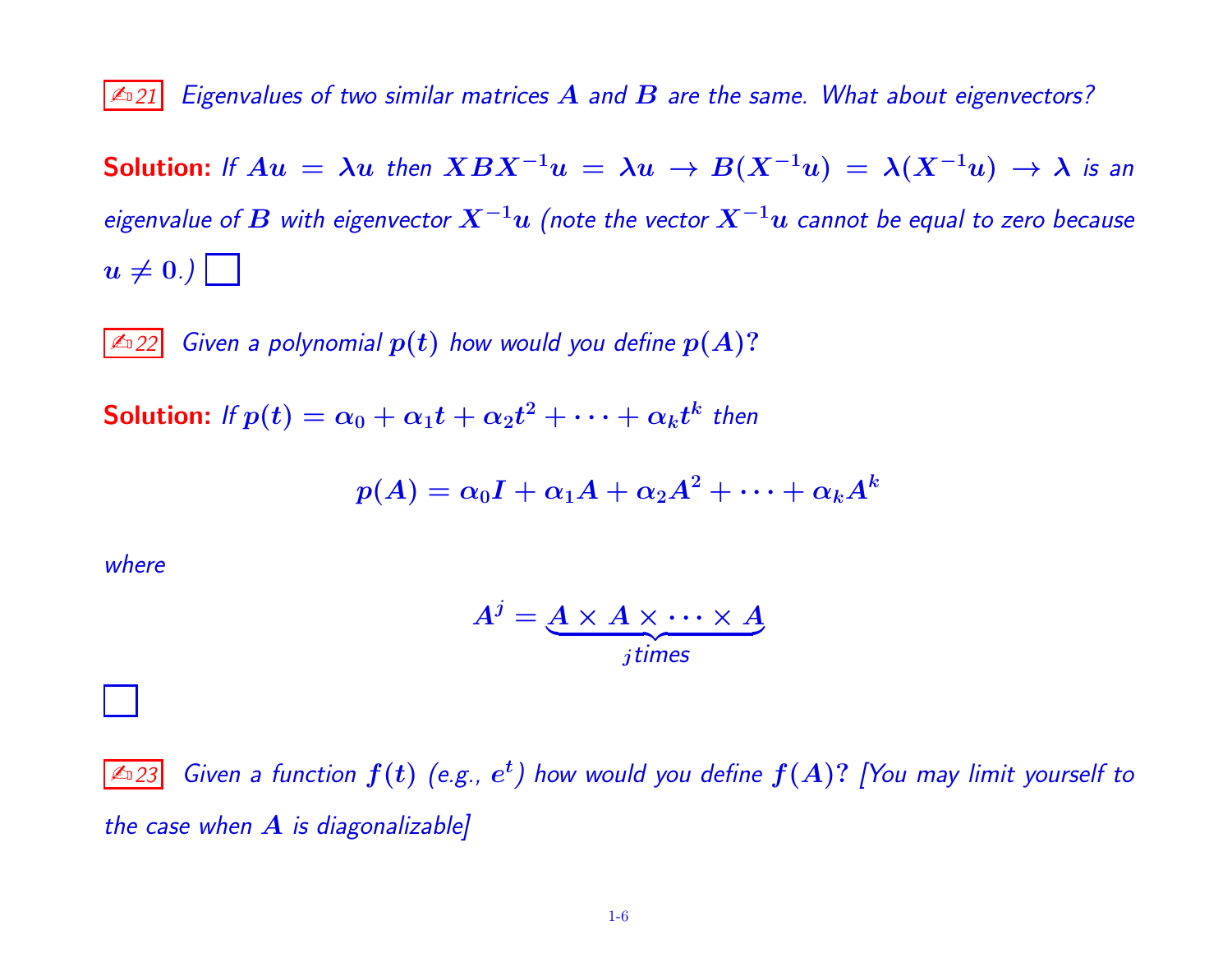**Solution:** The easiest way would be through the Taylor series expansion..

$$
f(A)=f(0)I+\frac{f'(0)}{1!}A+\frac{f''(0)}{2!}A^2\cdots\frac{f^{(k)}(0)}{k!}A^k+\cdots
$$

However, this will require a justification: Will this expression 'converge' as the number of terms goes to infinity? This is where norms are useful. We will revisit this in next set.

≰ಾ $24$  If  $\bm A$  is nonsingular what are the eigenvalues/eigenvectors of  $\bm A^{-1}$  ?

**Solution:** Assume that  $Au = \lambda u$ . Multiply both sides by the inverse of  $A: u = \lambda A^{-1}u$  - then by the inverse of  $\bm{\lambda}$ :  $\bm{\lambda^{-1}u} = A^{-1}u$ . Therefore,  $1/\bm{\lambda}$  is an eigenvalue and  $u$  is an associated eigenvector.

 $\overline{\mathbb{Z}_2$ 25 What are the eigenvalues/eigenvectors of  $\overline{A^k}$  for a given integer power  $k$  ?

**Solution:** Assume that  $Au = \lambda u$ . Multiply both sides by A and repeate k times. You will get  $A^ku=\lambda^ku$ . Therefore,  $\lambda^k$  is an eigenvalue of  $A^k$  and  $u$  is an associated eigenvector.

 $\vert$   $\mathbb{Z}_2$  26 What are the eigenvalues/eigenvectors of  $p(A)$  for a polynomial  $p$ ?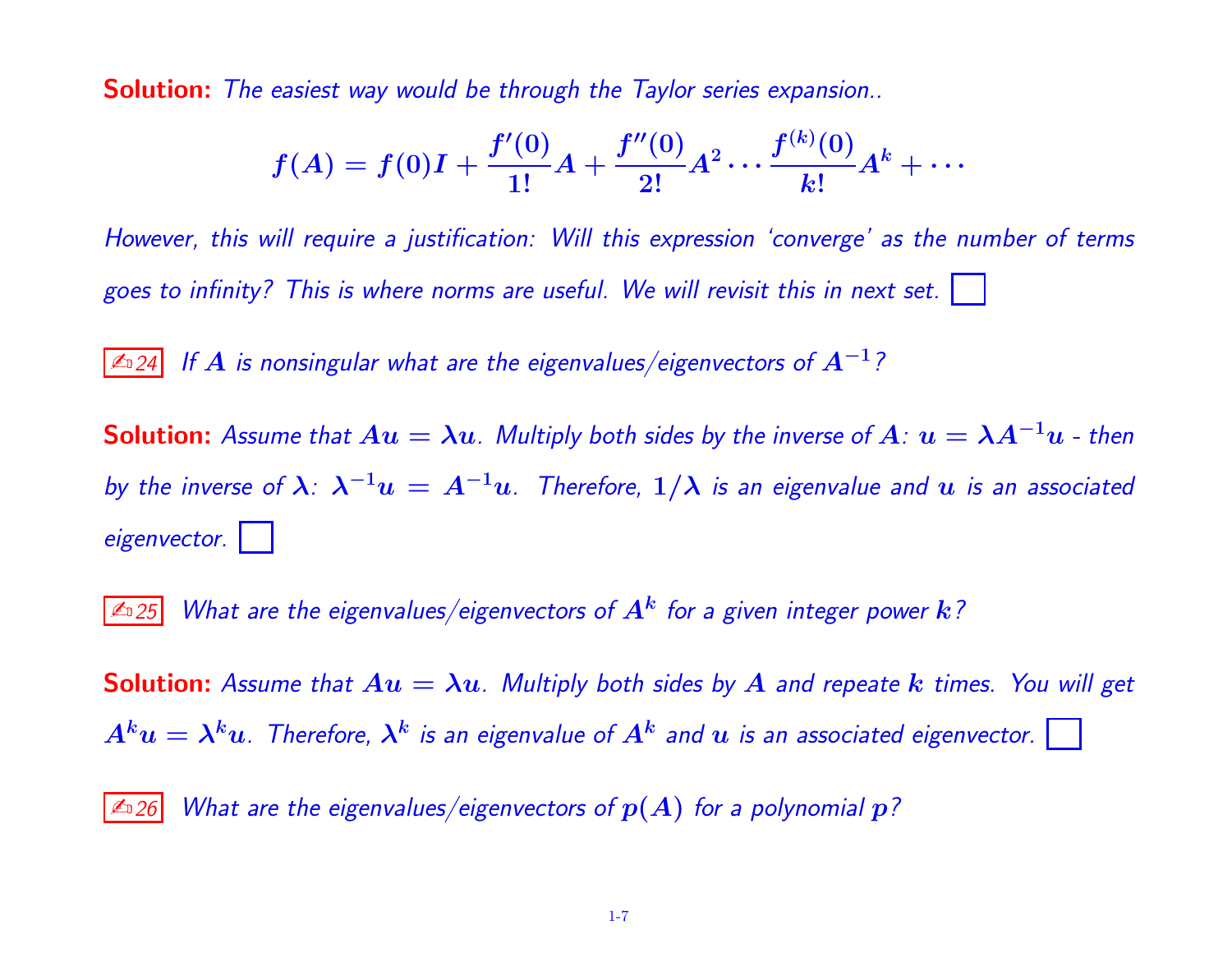**Solution:** Using the previous result you can show that  $p(\lambda)$  is an eigenvalue of  $p(A)$  and  $u$  is an associated eigenvector.

 $\mathbb{Z}$  27 What are the eigenvalues/eigenvectors of  $f(A)$  for a function  $f$  ? [Diagonalizable case]

**Solution:** This will require using the diagonalized form of  $A$ :  $A = XDX^{-1}$ . With this  $f(A) =$  $Xf(D)X^{-1}$ . It becomes clear that the eigenvalues are the diagonal entries of  $f(D)$ , i.e., the values  $f(\lambda_i)$  for  $i = 1, \cdots, n$ . As for the eigenvectors - recall that they are the columns of the  $X$  matrix in the diagonalized form – And  $X$  is the same for  $A$  and  $f(A)$ . So the eigenvectors are the same.

 $|\mathbb{A}_2 28|$  For two  $n \times n$  matrices  $A$  and  $B$  are the eigenvalues of  $AB$  and  $BA$  the same?

**Solution:** We will show that if  $\lambda$  is an eigenvalue of  $AB$  then it is also an eigenvalue of  $BA$ . Assume that  $ABu = \lambda u$  and multiply both sides by B. Then  $BABu = \lambda Bu$  – which we write in the form:  $BAv = \lambda v$  where  $v = Bu$ . In the situation when  $v \neq 0$ , we clearly see that  $\lambda$  is a nonzero eigenvalue of  $BA$  with the associated eigenvector  $v$ . We now deal with the case when  $v = 0$ . In this case, since  $ABu = \lambda u$ , and  $u \neq 0$  we must have  $\lambda = 0$ . However,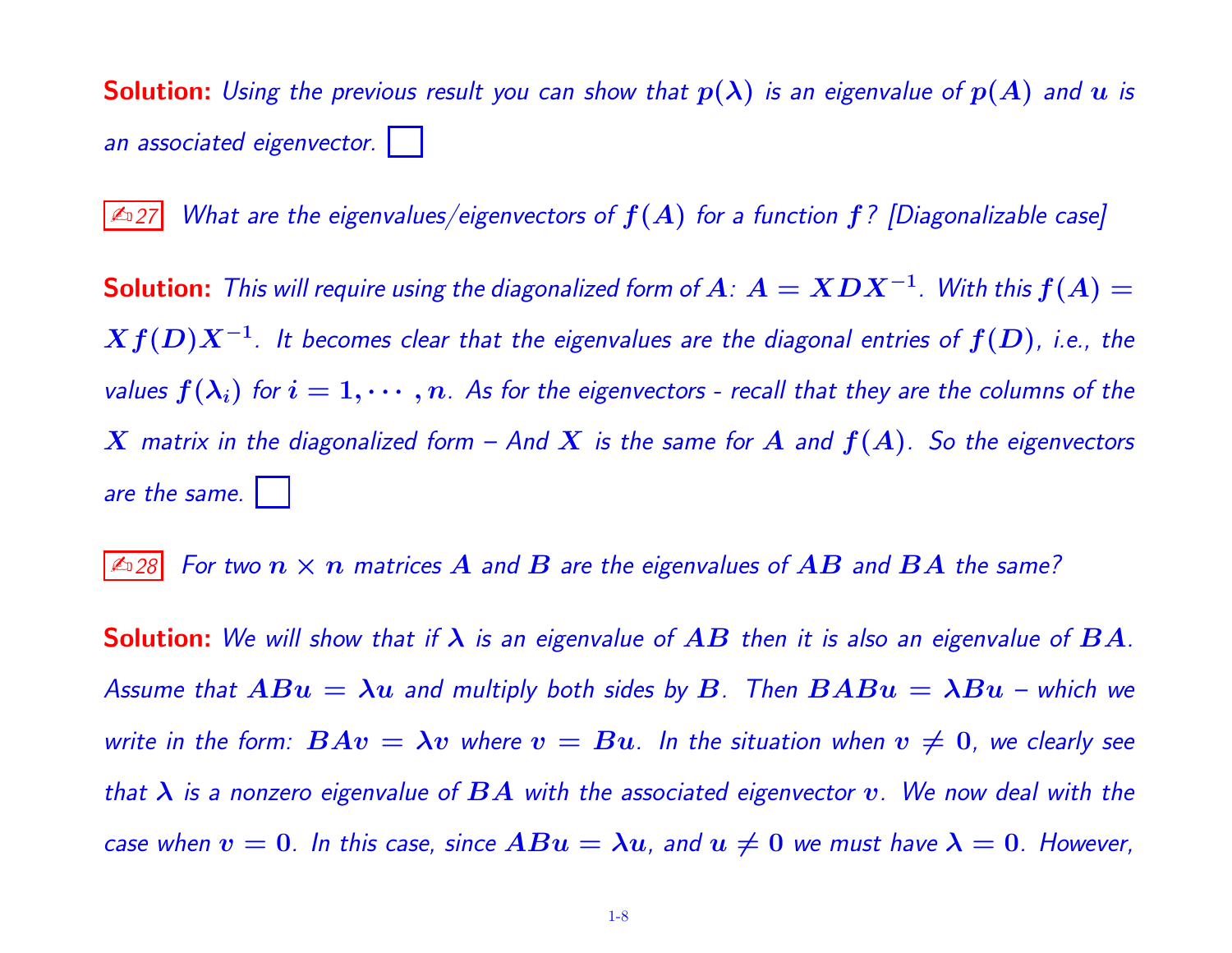clearly  $\lambda = 0$  is also an eigenvalue of  $BA$  because  $\det(BA) = det(AB) = 0$ .

We can similarly show that any eigenvalue of  $BA$  are also eigenvalues of  $AB$  by interchanging the roles of  $A$  and  $B$ . This completes the proof  $| \cdot |$ 

$$
\boxed{\text{4.30} \quad \text{Trace, spectral radius, and determinant of } A = \begin{pmatrix} 2 & 1 \\ 3 & 0 \end{pmatrix}.
$$

**Solution:** Trace is 2, determinant is  $-3$ . Eigenvalues are  $3, -1$  so  $\rho(A) = 3$ .

**Example 1** Anallet *What is the inverse of a unitary (complex) or orthogonal (real) matrix?* 

**Solution:** If Q is unitary then  $Q^{-1} = Q^H$ .

 $\mathbb{Z}$  32 What can you say about the diagonal entries of a skew-symmetric (real) matrix?

**Solution:** They must be equal to zero.

 $\mathbb{Z}$  33 What can you say about the diagonal entries of a Hermitian (complex) matrix?

**Solution:** We must have  $a_{ii} = \bar{a}_{ii}$ . Therefore  $a_{ii}$  must be real.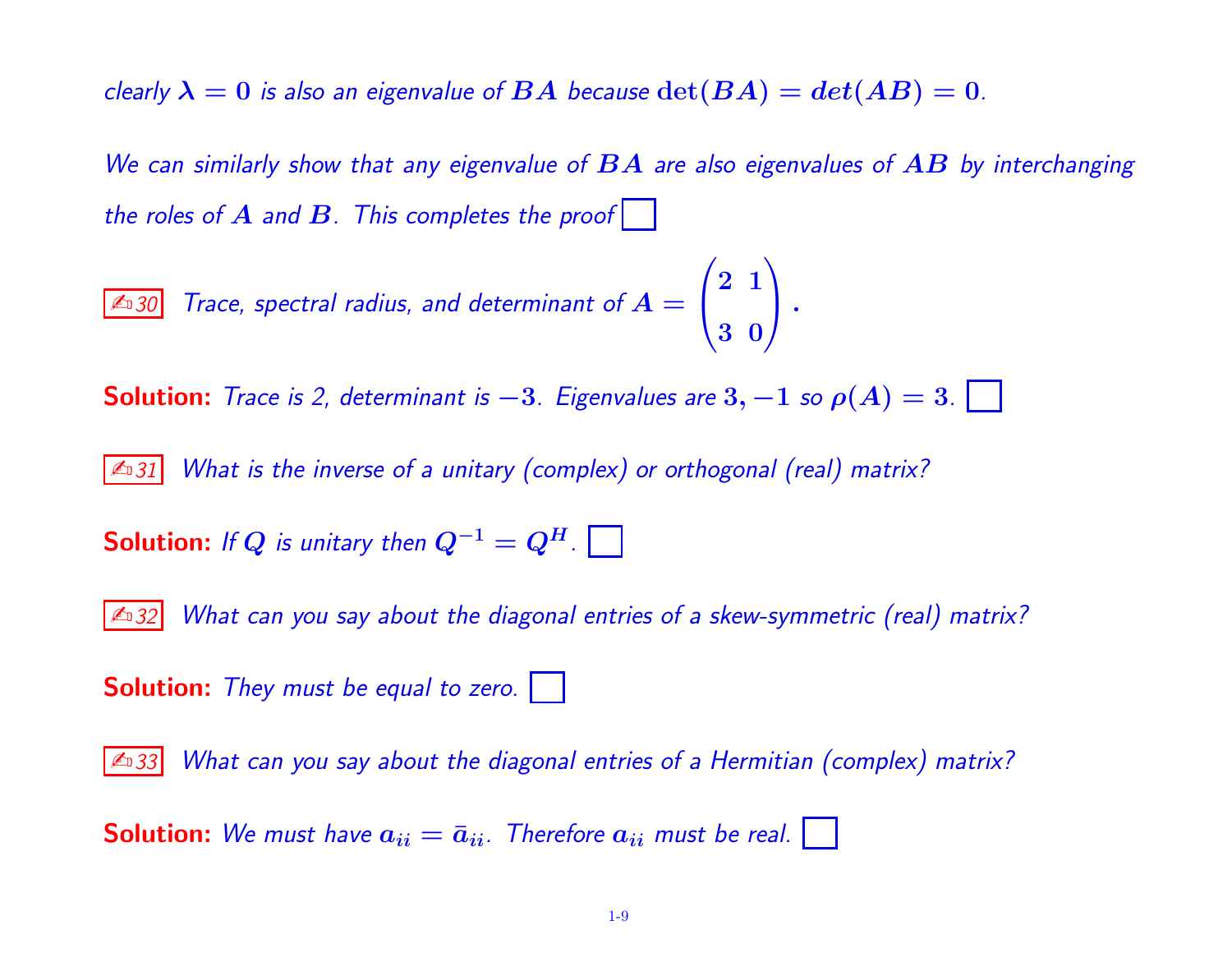| ≰ 34 What can you say about the diagonal entries of a skew-Hermitian (complex) matrix?

**Solution:** We must have  $a_{ii} = -\bar{a}_{ii}$ . Therefore  $a_{ii}$  must be purely imaginary.

 $\mathbb{Z}$  35 Which matrices of the following type are also normal: real symmetric, real skew-symmetric, Hermitian, skew-Hermitian, complex symmetric, complex skew-symmetric matrices.

Solution: Real symmetric, real skew-symmetric, Hermitian, skew-Hermitian matrices are normal. Complex symmetric, complex skew-symmetric matrices are not necessarily normal.

 $\mathbb{Z}$  39 What does the matrix-vector product  $Va$  represent?

**Solution:** If  $a = [a_0, a_2, \dots, a_n]$  and  $p(t)$  is the *n*-th degree polymomial:

$$
p(t)=a_0+a_1t+a_2t^2+\cdots a_nt^n
$$

then  $Va$  is a vector whose components are the values  $p(x_0), p(x_1), \cdots, p(x_n)$ .

 $\mathbb{Z}_4$ 0 Interpret the solution of the linear system  $Va = y$  where  $a$  is the unknown. Sketch a 'fast' solution method based on this.